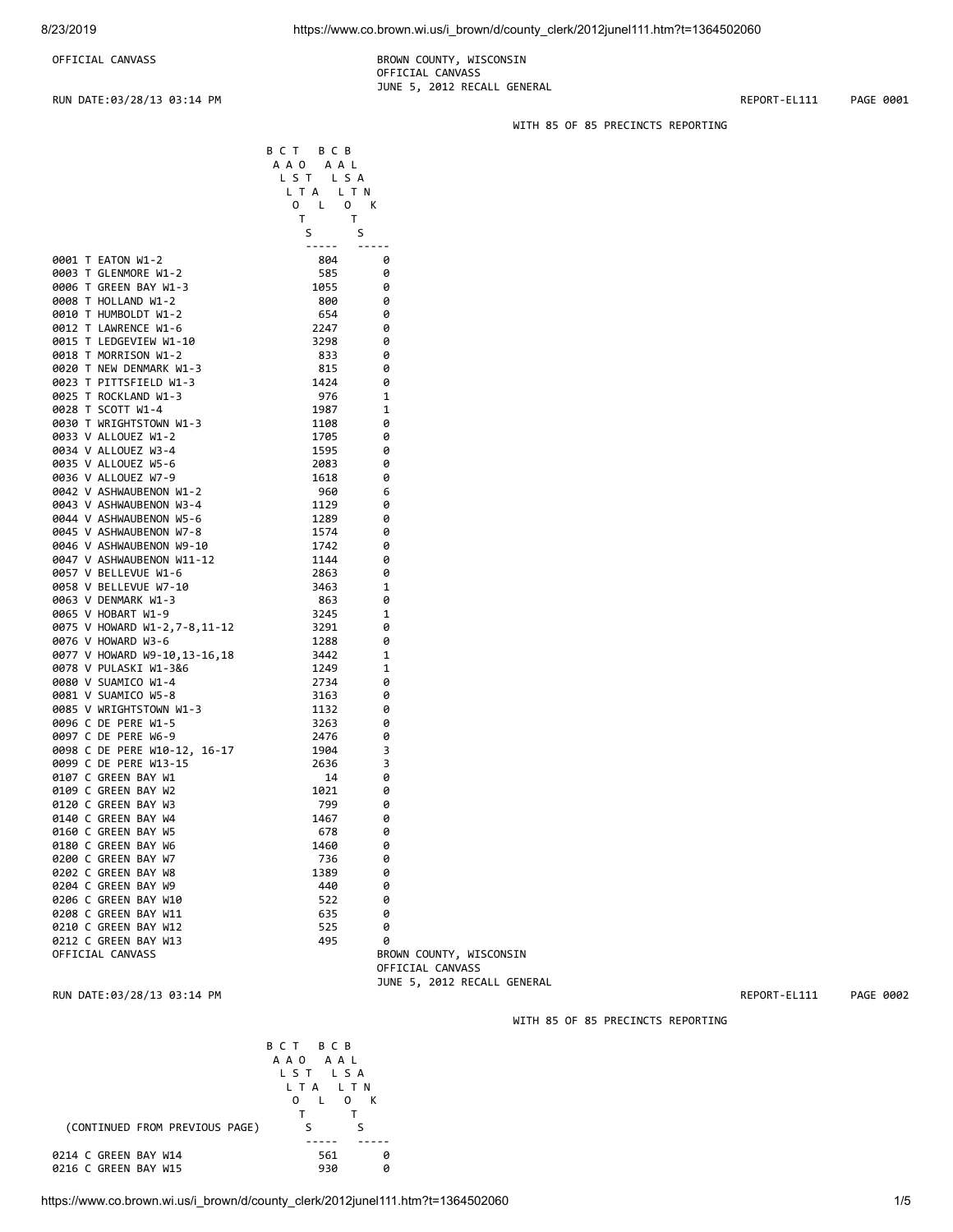| 0218 C GREEN BAY W16 |                  | 823    | 0  |
|----------------------|------------------|--------|----|
| 0220 C GREEN BAY W17 |                  | 661    | 0  |
| 0222 C GREEN BAY W18 |                  | 797    | 0  |
| 0224 C GREEN BAY W19 |                  | 447    | 0  |
| 0226 C GREEN BAY W20 |                  | 514    | 0  |
| 0228 C GREEN BAY W21 |                  | 455    | 0  |
| 0230 C GREEN BAY W22 |                  | 224    | 0  |
| 0232 C GREEN BAY W23 |                  | 456    | 0  |
| 0234 C GREEN BAY W24 |                  | 645    | 1  |
| 0236 C GREEN BAY W25 |                  | 694    | 0  |
| 0238 C GREEN BAY W26 |                  | 506    | 0  |
| 0240 C GREEN BAY W27 |                  | 196    | 0  |
| 0242 C GREEN BAY W28 |                  | 592    | 0  |
| 0244 C GREEN BAY W29 |                  | 885    | 0  |
| 0246 C GREEN BAY W30 |                  | 783    | 0  |
| 0248 C GREEN BAY W31 |                  | 823    | 0  |
| 0250 C GREEN BAY W32 |                  | 751    | ø  |
| 0252 C GREEN BAY W33 |                  | 520    | 0  |
| 0254 C GREEN BAY W34 |                  | 1077   | 0  |
| 0256 C GREEN BAY W35 |                  | 763    | 0  |
| 0258 C GREEN BAY W36 |                  | 414    | 0  |
| 0260 C GREEN BAY W37 |                  | 718    | 2  |
| 0262 C GREEN BAY W38 |                  | 960    | 0  |
| 0264 C GREEN BAY W39 |                  | 1097   | 0  |
| 0266 C GREEN BAY W40 |                  | 761    | 0  |
| 0268 C GREEN BAY W41 |                  | 426    | 0  |
| 0270 C GREEN BAY W42 |                  | 514    | 1  |
| 0272 C GREEN BAY W43 |                  | 999    | 0  |
| 0274 C GREEN BAY W44 |                  | 1377   | 0  |
| 0276 C GREEN BAY W45 |                  | 1668   | 0  |
| 0278 C GREEN BAY W46 |                  | 1052   | 0  |
| 0280 C GREEN BAY W47 |                  | 1320   | 0  |
|                      | CANDIDATE TOTALS | 104027 | 22 |

==================================================================================================================================== BROWN COUNTY, WISCONSIN OFFICIAL CANVASS JUNE 5, 2012 RECALL GENERAL

RUN DATE:03/28/13 03:14 PM REPORT-EL111 PAGE 0003

VOTE FOR 1

|                              |            |           | W              |                |  |
|------------------------------|------------|-----------|----------------|----------------|--|
|                              | T B        | H T       | R              |                |  |
|                              | S W<br>0 A | A R       | I              |                |  |
|                              | C A<br>MR. | R I       | т              |                |  |
|                              | 0 L        | R         | I V            | E              |  |
|                              | T K        | Е         | E.             |                |  |
|                              | T E        | T         | D              | I              |  |
|                              | R          | Τ         | I              | N              |  |
|                              | (REP)      | (DEM)     | (IND)          | (NON)          |  |
|                              |            | $- - - -$ |                |                |  |
| 0001 T EATON W1-2            | 506        | 293       | 5              | 0              |  |
| 0003 T GLENMORE W1-2         | 435        | 147       | $\overline{2}$ | 0              |  |
| 0006 T GREEN BAY W1-3        | 731        | 319       | 4              | 0              |  |
| 0008 T HOLLAND W1-2          | 593        | 199       | 4              | 2              |  |
| 0010 T HUMBOLDT W1-2         | 422        | 227       | 5              | 0              |  |
| 0012 T LAWRENCE W1-6         | 1581       | 656       | 10             | 0              |  |
| 0015 T LEDGEVIEW W1-10       | 2277       | 1000      | 13             | $\overline{2}$ |  |
| 0018 T MORRISON W1-2         | 674        | 153       | 4              | 1              |  |
| 0020 T NEW DENMARK W1-3      | 527        | 286       | $\overline{2}$ | 0              |  |
| 0023 T PITTSFIELD W1-3       | 948        | 469       | 5              | 0              |  |
| 0025 T ROCKLAND W1-3         | 697        | 272       | $\overline{2}$ | 0              |  |
| 0028 T SCOTT W1-4            | 1210       | 749       | 10             | $\overline{2}$ |  |
| 0030 T WRIGHTSTOWN W1-3      | 755        | 345       | 6              | 0              |  |
| 0033 V ALLOUEZ W1-2          | 865        | 824       | 10             | 3              |  |
| 0034 V ALLOUEZ W3-4          | 832        | 755       | 5              | $\mathbf 1$    |  |
| 0035 V ALLOUEZ W5-6          | 1268       | 798       | 10             | $\overline{2}$ |  |
| 0036 V ALLOUEZ W7-9          | 957        | 647       | 13             | 0              |  |
| 0042 V ASHWAUBENON W1-2      | 534        | 410       | 8              | $\overline{2}$ |  |
| 0043 V ASHWAUBENON W3-4      | 659        | 461       | 7              | $\overline{2}$ |  |
| 0044 V ASHWAUBENON W5-6      | 778        | 504       | $\overline{7}$ | 0              |  |
| 0045 V ASHWAUBENON W7-8      | 995        | 569       | 9              | 0              |  |
| 0046 V ASHWAUBENON W9-10     | 1128       | 603       | 10             | 0              |  |
| 0047 V ASHWAUBENON W11-12    | 663        | 477       | 4              | 0              |  |
| 0057 V BELLEVUE W1-6         | 1684       | 1164      | 13             | $\overline{2}$ |  |
| 0058 V BELLEVUE W7-10        | 2182       | 1263      | 11             | $\overline{2}$ |  |
| 0063 V DENMARK W1-3          | 563        | 297       | 2              | 1              |  |
| 0065 V HOBART W1-9           | 2255       | 962       | 19             | 3              |  |
| 0075 V HOWARD W1-2,7-8,11-12 | 2145       | 1121      | 18             | $\mathbf 1$    |  |
| 0076 V HOWARD W3-6           | 755        | 520       | 12             | 0              |  |
| 0077 V HOWARD W9-10,13-16,18 | 2170       | 1258      | 8              | 1              |  |
| 0078 V PULASKI W1-3&6        | 751        | 483       | 11             | 0              |  |
| 0080 V SUAMICO W1-4          | 1908       | 815       | 10             | $\mathbf{1}$   |  |

https://www.co.brown.wi.us/i\_brown/d/county\_clerk/2012junel111.htm?t=1364502060 2/5

GOVERNER GOVERNER WITH 85 OF 85 PRECINCTS REPORTING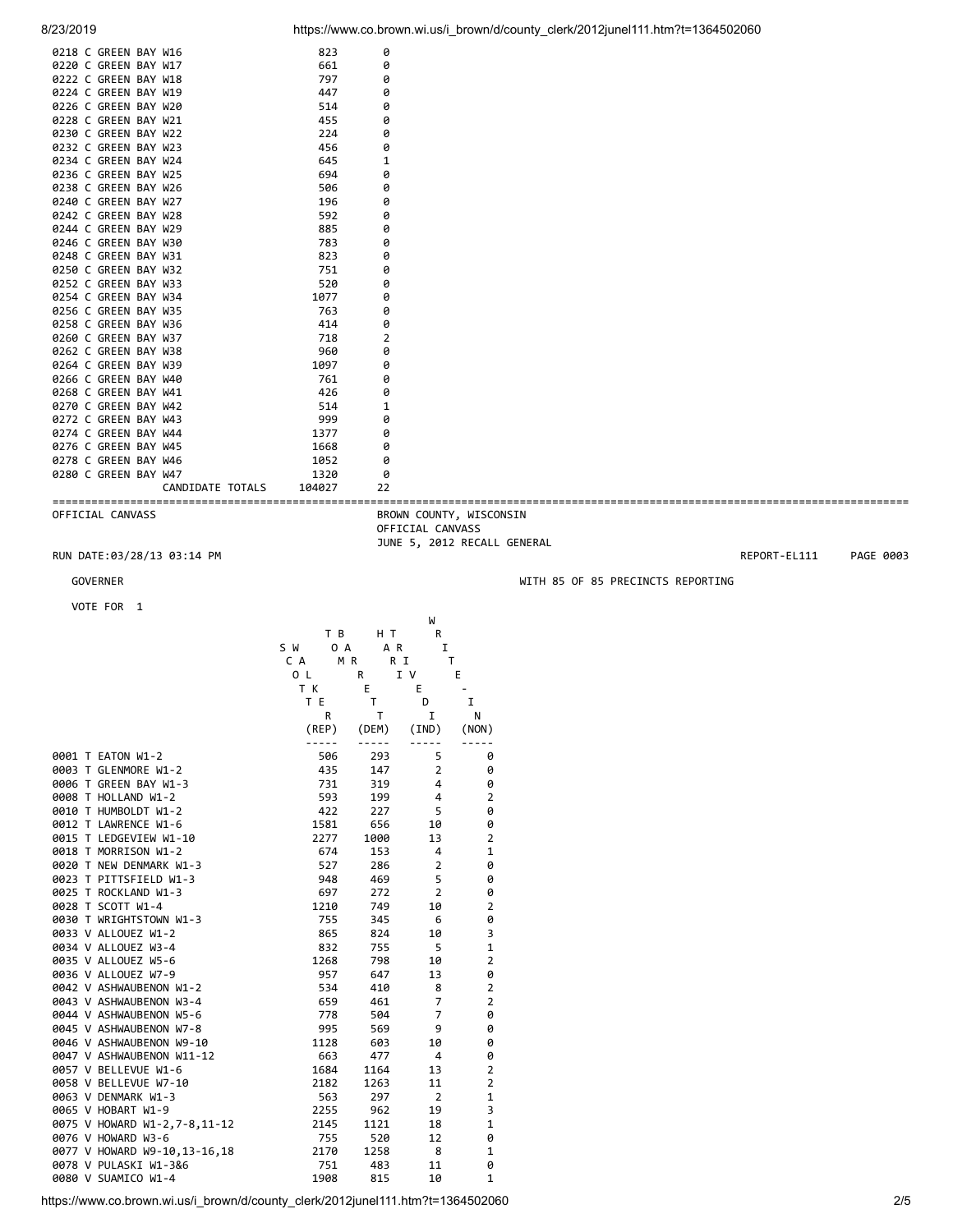| 8/23/2010 |  |  |
|-----------|--|--|
|           |  |  |

8/23/2019 https://www.co.brown.wi.us/i\_brown/d/county\_clerk/2012junel111.htm?t=1364502060

|                  | 0081 V SUAMICO W5-8          | 2096  | 1058    | 5                       | 1                           |  |
|------------------|------------------------------|-------|---------|-------------------------|-----------------------------|--|
|                  | 0085 V WRIGHTSTOWN W1-3      | 775   |         | 4                       | 0                           |  |
|                  | 0096 C DE PERE W1-5          | 1870  | 1379    | 9                       | 3                           |  |
|                  | 0097 C DE PERE W6-9          | 1466  | 995     | 11                      | 1                           |  |
|                  | 0098 C DE PERE W10-12, 16-17 | 1096  | 776     | 21                      | 1                           |  |
|                  | 0099 C DE PERE W13-15        | 1683  | 937     | 12                      | 0                           |  |
|                  | 0107 C GREEN BAY W1          | 9     | - 5     | 0                       | 0                           |  |
|                  | 0109 C GREEN BAY W2          | 574   | 444     | $\overline{2}$          | 1                           |  |
|                  | 0120 C GREEN BAY W3          | 437   | 355     | $\overline{7}$          | 0                           |  |
|                  | 0140 C GREEN BAY W4          | 874 — | 587 — 1 | 5                       | 1                           |  |
|                  | 0160 C GREEN BAY W5          | 368   | 306     | 3                       | 0                           |  |
|                  | 0180 C GREEN BAY W6          | 890   | 565 700 | 5                       | 0                           |  |
|                  | 0200 C GREEN BAY W7          | 417   | 316     | $\overline{2}$          | 1                           |  |
|                  | 0202 C GREEN BAY W8          | 778   | 599 — 1 | 11                      | 0                           |  |
|                  | 0204 C GREEN BAY W9          | 213   | 223     | $\overline{\mathbf{3}}$ | 0                           |  |
|                  | 0206 C GREEN BAY W10         | 250   | 266     | 5                       | 1                           |  |
| OFFICIAL CANVASS |                              |       |         |                         | BROWN COUNTY, WISCONSIN     |  |
|                  |                              |       |         | OFFICIAL CANVASS        |                             |  |
|                  |                              |       |         |                         | JUNE 5, 2012 RECALL GENERAL |  |
|                  |                              |       |         |                         |                             |  |

## RUN DATE:03/28/13 03:14 PM REPORT-EL111 PAGE 0004

| VOTE FOR 1                     |                                                                                                                                                                                                                                                                                                                                                                                              |                                                                                                                                                                                                                                                                                                                                                                                              |                                                                                                                                                                                                                                                                                                                                                                                              |                         |  |  |
|--------------------------------|----------------------------------------------------------------------------------------------------------------------------------------------------------------------------------------------------------------------------------------------------------------------------------------------------------------------------------------------------------------------------------------------|----------------------------------------------------------------------------------------------------------------------------------------------------------------------------------------------------------------------------------------------------------------------------------------------------------------------------------------------------------------------------------------------|----------------------------------------------------------------------------------------------------------------------------------------------------------------------------------------------------------------------------------------------------------------------------------------------------------------------------------------------------------------------------------------------|-------------------------|--|--|
|                                |                                                                                                                                                                                                                                                                                                                                                                                              |                                                                                                                                                                                                                                                                                                                                                                                              | W                                                                                                                                                                                                                                                                                                                                                                                            |                         |  |  |
|                                | T B                                                                                                                                                                                                                                                                                                                                                                                          | H T                                                                                                                                                                                                                                                                                                                                                                                          | R                                                                                                                                                                                                                                                                                                                                                                                            |                         |  |  |
|                                | S W<br>0 A                                                                                                                                                                                                                                                                                                                                                                                   | A R                                                                                                                                                                                                                                                                                                                                                                                          | Ι.                                                                                                                                                                                                                                                                                                                                                                                           |                         |  |  |
|                                | C A                                                                                                                                                                                                                                                                                                                                                                                          | MR.                                                                                                                                                                                                                                                                                                                                                                                          | R I                                                                                                                                                                                                                                                                                                                                                                                          | T                       |  |  |
|                                | 0 L                                                                                                                                                                                                                                                                                                                                                                                          | R                                                                                                                                                                                                                                                                                                                                                                                            | I V                                                                                                                                                                                                                                                                                                                                                                                          | E                       |  |  |
|                                | T K                                                                                                                                                                                                                                                                                                                                                                                          | Е.                                                                                                                                                                                                                                                                                                                                                                                           | Е                                                                                                                                                                                                                                                                                                                                                                                            |                         |  |  |
|                                | T E                                                                                                                                                                                                                                                                                                                                                                                          | $\mathsf{T}$                                                                                                                                                                                                                                                                                                                                                                                 | D                                                                                                                                                                                                                                                                                                                                                                                            | Ι.                      |  |  |
|                                | R                                                                                                                                                                                                                                                                                                                                                                                            | T                                                                                                                                                                                                                                                                                                                                                                                            | Ι.                                                                                                                                                                                                                                                                                                                                                                                           | N                       |  |  |
| (CONTINUED FROM PREVIOUS PAGE) | (REP)                                                                                                                                                                                                                                                                                                                                                                                        | (DEM)                                                                                                                                                                                                                                                                                                                                                                                        | (IND)                                                                                                                                                                                                                                                                                                                                                                                        | (NON)                   |  |  |
|                                | $\frac{1}{2} \frac{1}{2} \frac{1}{2} \frac{1}{2} \frac{1}{2} \frac{1}{2} \frac{1}{2} \frac{1}{2} \frac{1}{2} \frac{1}{2} \frac{1}{2} \frac{1}{2} \frac{1}{2} \frac{1}{2} \frac{1}{2} \frac{1}{2} \frac{1}{2} \frac{1}{2} \frac{1}{2} \frac{1}{2} \frac{1}{2} \frac{1}{2} \frac{1}{2} \frac{1}{2} \frac{1}{2} \frac{1}{2} \frac{1}{2} \frac{1}{2} \frac{1}{2} \frac{1}{2} \frac{1}{2} \frac{$ | $\frac{1}{2} \frac{1}{2} \frac{1}{2} \frac{1}{2} \frac{1}{2} \frac{1}{2} \frac{1}{2} \frac{1}{2} \frac{1}{2} \frac{1}{2} \frac{1}{2} \frac{1}{2} \frac{1}{2} \frac{1}{2} \frac{1}{2} \frac{1}{2} \frac{1}{2} \frac{1}{2} \frac{1}{2} \frac{1}{2} \frac{1}{2} \frac{1}{2} \frac{1}{2} \frac{1}{2} \frac{1}{2} \frac{1}{2} \frac{1}{2} \frac{1}{2} \frac{1}{2} \frac{1}{2} \frac{1}{2} \frac{$ | $\frac{1}{2} \frac{1}{2} \frac{1}{2} \frac{1}{2} \frac{1}{2} \frac{1}{2} \frac{1}{2} \frac{1}{2} \frac{1}{2} \frac{1}{2} \frac{1}{2} \frac{1}{2} \frac{1}{2} \frac{1}{2} \frac{1}{2} \frac{1}{2} \frac{1}{2} \frac{1}{2} \frac{1}{2} \frac{1}{2} \frac{1}{2} \frac{1}{2} \frac{1}{2} \frac{1}{2} \frac{1}{2} \frac{1}{2} \frac{1}{2} \frac{1}{2} \frac{1}{2} \frac{1}{2} \frac{1}{2} \frac{$ | $\frac{1}{2}$           |  |  |
| 0208 C GREEN BAY W11           | 353                                                                                                                                                                                                                                                                                                                                                                                          | 278                                                                                                                                                                                                                                                                                                                                                                                          | 3                                                                                                                                                                                                                                                                                                                                                                                            | 1                       |  |  |
| 0210 C GREEN BAY W12           | 254                                                                                                                                                                                                                                                                                                                                                                                          | 263                                                                                                                                                                                                                                                                                                                                                                                          | 6                                                                                                                                                                                                                                                                                                                                                                                            | 1                       |  |  |
| 0212 C GREEN BAY W13           | 202                                                                                                                                                                                                                                                                                                                                                                                          | 280                                                                                                                                                                                                                                                                                                                                                                                          | 13                                                                                                                                                                                                                                                                                                                                                                                           | 0                       |  |  |
| 0214 C GREEN BAY W14           | 294                                                                                                                                                                                                                                                                                                                                                                                          | 259                                                                                                                                                                                                                                                                                                                                                                                          | 6                                                                                                                                                                                                                                                                                                                                                                                            | 0                       |  |  |
| 0216 C GREEN BAY W15           | 425                                                                                                                                                                                                                                                                                                                                                                                          | 500                                                                                                                                                                                                                                                                                                                                                                                          | 5                                                                                                                                                                                                                                                                                                                                                                                            | 0                       |  |  |
| 0218 C GREEN BAY W16           | 309                                                                                                                                                                                                                                                                                                                                                                                          | 506                                                                                                                                                                                                                                                                                                                                                                                          | 8                                                                                                                                                                                                                                                                                                                                                                                            | 0                       |  |  |
| 0220 C GREEN BAY W17           | 286                                                                                                                                                                                                                                                                                                                                                                                          | 362                                                                                                                                                                                                                                                                                                                                                                                          | 12                                                                                                                                                                                                                                                                                                                                                                                           | 0                       |  |  |
| 0222 C GREEN BAY W18           | 392                                                                                                                                                                                                                                                                                                                                                                                          | 397                                                                                                                                                                                                                                                                                                                                                                                          | 7                                                                                                                                                                                                                                                                                                                                                                                            | 0                       |  |  |
| 0224 C GREEN BAY W19           | 193                                                                                                                                                                                                                                                                                                                                                                                          | 250                                                                                                                                                                                                                                                                                                                                                                                          | 4                                                                                                                                                                                                                                                                                                                                                                                            | 0                       |  |  |
| 0226 C GREEN BAY W20           | 224                                                                                                                                                                                                                                                                                                                                                                                          | 283                                                                                                                                                                                                                                                                                                                                                                                          | 6                                                                                                                                                                                                                                                                                                                                                                                            | 0                       |  |  |
| 0228 C GREEN BAY W21           | 202                                                                                                                                                                                                                                                                                                                                                                                          | 247                                                                                                                                                                                                                                                                                                                                                                                          | 6                                                                                                                                                                                                                                                                                                                                                                                            | 0                       |  |  |
| 0230 C GREEN BAY W22           | 99                                                                                                                                                                                                                                                                                                                                                                                           | 123                                                                                                                                                                                                                                                                                                                                                                                          | 2                                                                                                                                                                                                                                                                                                                                                                                            | 0                       |  |  |
| 0232 C GREEN BAY W23           | 218                                                                                                                                                                                                                                                                                                                                                                                          | 234                                                                                                                                                                                                                                                                                                                                                                                          | 3                                                                                                                                                                                                                                                                                                                                                                                            | 1                       |  |  |
| 0234 C GREEN BAY W24           | 288                                                                                                                                                                                                                                                                                                                                                                                          | 344                                                                                                                                                                                                                                                                                                                                                                                          | 11                                                                                                                                                                                                                                                                                                                                                                                           | 0                       |  |  |
| 0236 C GREEN BAY W25           | 355                                                                                                                                                                                                                                                                                                                                                                                          | 329                                                                                                                                                                                                                                                                                                                                                                                          | 5                                                                                                                                                                                                                                                                                                                                                                                            | 4                       |  |  |
| 0238 C GREEN BAY W26           | 180                                                                                                                                                                                                                                                                                                                                                                                          | 314                                                                                                                                                                                                                                                                                                                                                                                          | 10                                                                                                                                                                                                                                                                                                                                                                                           | 2                       |  |  |
| 0240 C GREEN BAY W27           | - 73                                                                                                                                                                                                                                                                                                                                                                                         | 120                                                                                                                                                                                                                                                                                                                                                                                          | $\overline{2}$                                                                                                                                                                                                                                                                                                                                                                               | 1                       |  |  |
| 0242 C GREEN BAY W28           | 269                                                                                                                                                                                                                                                                                                                                                                                          | 314                                                                                                                                                                                                                                                                                                                                                                                          | 8                                                                                                                                                                                                                                                                                                                                                                                            | 1                       |  |  |
| 0244 C GREEN BAY W29           | 440                                                                                                                                                                                                                                                                                                                                                                                          | 428                                                                                                                                                                                                                                                                                                                                                                                          | 11                                                                                                                                                                                                                                                                                                                                                                                           | 4                       |  |  |
| 0246 C GREEN BAY W30           | 301                                                                                                                                                                                                                                                                                                                                                                                          | 469                                                                                                                                                                                                                                                                                                                                                                                          | 9                                                                                                                                                                                                                                                                                                                                                                                            | 2                       |  |  |
| 0248 C GREEN BAY W31           | 441                                                                                                                                                                                                                                                                                                                                                                                          | 368                                                                                                                                                                                                                                                                                                                                                                                          | 13                                                                                                                                                                                                                                                                                                                                                                                           | 0                       |  |  |
| 0250 C GREEN BAY W32           | 361                                                                                                                                                                                                                                                                                                                                                                                          | 381                                                                                                                                                                                                                                                                                                                                                                                          | 9                                                                                                                                                                                                                                                                                                                                                                                            | 0                       |  |  |
| 0252 C GREEN BAY W33           | 260                                                                                                                                                                                                                                                                                                                                                                                          | 256                                                                                                                                                                                                                                                                                                                                                                                          | 3                                                                                                                                                                                                                                                                                                                                                                                            | 1                       |  |  |
| 0254 C GREEN BAY W34           | 547                                                                                                                                                                                                                                                                                                                                                                                          | 518                                                                                                                                                                                                                                                                                                                                                                                          | 10                                                                                                                                                                                                                                                                                                                                                                                           | 1                       |  |  |
| 0256 C GREEN BAY W35           | 434                                                                                                                                                                                                                                                                                                                                                                                          | 325                                                                                                                                                                                                                                                                                                                                                                                          | 3                                                                                                                                                                                                                                                                                                                                                                                            | 1                       |  |  |
| 0258 C GREEN BAY W36           | 181                                                                                                                                                                                                                                                                                                                                                                                          | 227                                                                                                                                                                                                                                                                                                                                                                                          | 5                                                                                                                                                                                                                                                                                                                                                                                            | 0                       |  |  |
| 0260 C GREEN BAY W37           | 402                                                                                                                                                                                                                                                                                                                                                                                          | 307                                                                                                                                                                                                                                                                                                                                                                                          | 6                                                                                                                                                                                                                                                                                                                                                                                            | 0                       |  |  |
| 0262 C GREEN BAY W38           | 488                                                                                                                                                                                                                                                                                                                                                                                          | 463                                                                                                                                                                                                                                                                                                                                                                                          | 7                                                                                                                                                                                                                                                                                                                                                                                            | 1                       |  |  |
| 0264 C GREEN BAY W39           | 565                                                                                                                                                                                                                                                                                                                                                                                          | 522                                                                                                                                                                                                                                                                                                                                                                                          | 10                                                                                                                                                                                                                                                                                                                                                                                           | 0                       |  |  |
| 0266 C GREEN BAY W40           | 408                                                                                                                                                                                                                                                                                                                                                                                          | 344                                                                                                                                                                                                                                                                                                                                                                                          | 6                                                                                                                                                                                                                                                                                                                                                                                            | $\overline{2}$          |  |  |
| 0268 C GREEN BAY W41           | 236                                                                                                                                                                                                                                                                                                                                                                                          | 190                                                                                                                                                                                                                                                                                                                                                                                          | 0                                                                                                                                                                                                                                                                                                                                                                                            | 0                       |  |  |
| 0270 C GREEN BAY W42           | 276                                                                                                                                                                                                                                                                                                                                                                                          | 227                                                                                                                                                                                                                                                                                                                                                                                          | 10                                                                                                                                                                                                                                                                                                                                                                                           | 0                       |  |  |
| 0272 C GREEN BAY W43           | 541                                                                                                                                                                                                                                                                                                                                                                                          | 443                                                                                                                                                                                                                                                                                                                                                                                          | 12                                                                                                                                                                                                                                                                                                                                                                                           | 1                       |  |  |
| 0274 C GREEN BAY W44           | 763                                                                                                                                                                                                                                                                                                                                                                                          | 602                                                                                                                                                                                                                                                                                                                                                                                          | 9                                                                                                                                                                                                                                                                                                                                                                                            | 3                       |  |  |
| 0276 C GREEN BAY W45           | 1112                                                                                                                                                                                                                                                                                                                                                                                         | 549                                                                                                                                                                                                                                                                                                                                                                                          | 5                                                                                                                                                                                                                                                                                                                                                                                            | 0                       |  |  |
|                                |                                                                                                                                                                                                                                                                                                                                                                                              |                                                                                                                                                                                                                                                                                                                                                                                              |                                                                                                                                                                                                                                                                                                                                                                                              |                         |  |  |
| 0278 C GREEN BAY W46           | 547                                                                                                                                                                                                                                                                                                                                                                                          | 502                                                                                                                                                                                                                                                                                                                                                                                          | 3                                                                                                                                                                                                                                                                                                                                                                                            | 0                       |  |  |
| 0280 C GREEN BAY W47           | 806                                                                                                                                                                                                                                                                                                                                                                                          | 504                                                                                                                                                                                                                                                                                                                                                                                          | 7                                                                                                                                                                                                                                                                                                                                                                                            | $\overline{2}$          |  |  |
| CANDIDATE TOTALS               | 61969                                                                                                                                                                                                                                                                                                                                                                                        | 41238                                                                                                                                                                                                                                                                                                                                                                                        | 619                                                                                                                                                                                                                                                                                                                                                                                          | 67                      |  |  |
| CANDIDATE PERCENT              | 59.64                                                                                                                                                                                                                                                                                                                                                                                        | 39.69                                                                                                                                                                                                                                                                                                                                                                                        | .59                                                                                                                                                                                                                                                                                                                                                                                          | .06                     |  |  |
| OFFICIAL CANVASS               |                                                                                                                                                                                                                                                                                                                                                                                              |                                                                                                                                                                                                                                                                                                                                                                                              |                                                                                                                                                                                                                                                                                                                                                                                              | BROWN COUNTY, WISCONSIN |  |  |
|                                |                                                                                                                                                                                                                                                                                                                                                                                              |                                                                                                                                                                                                                                                                                                                                                                                              |                                                                                                                                                                                                                                                                                                                                                                                              |                         |  |  |

OFFICIAL CANVASS BROWN COUNTY, WISCONSIN OFFICIAL CANVASS JUNE 5, 2012 RECALL GENERAL

## RUN DATE:03/28/13 03:14 PM REPORT-EL111 PAGE 0005

LIEUTENANT GOVERNOR WITH 85 OF 85 PRECINCTS REPORTING

VOTE FOR 1

 R K E L M M W

GOVERNER GOVERNER WITH 85 OF 85 PRECINCTS REPORTING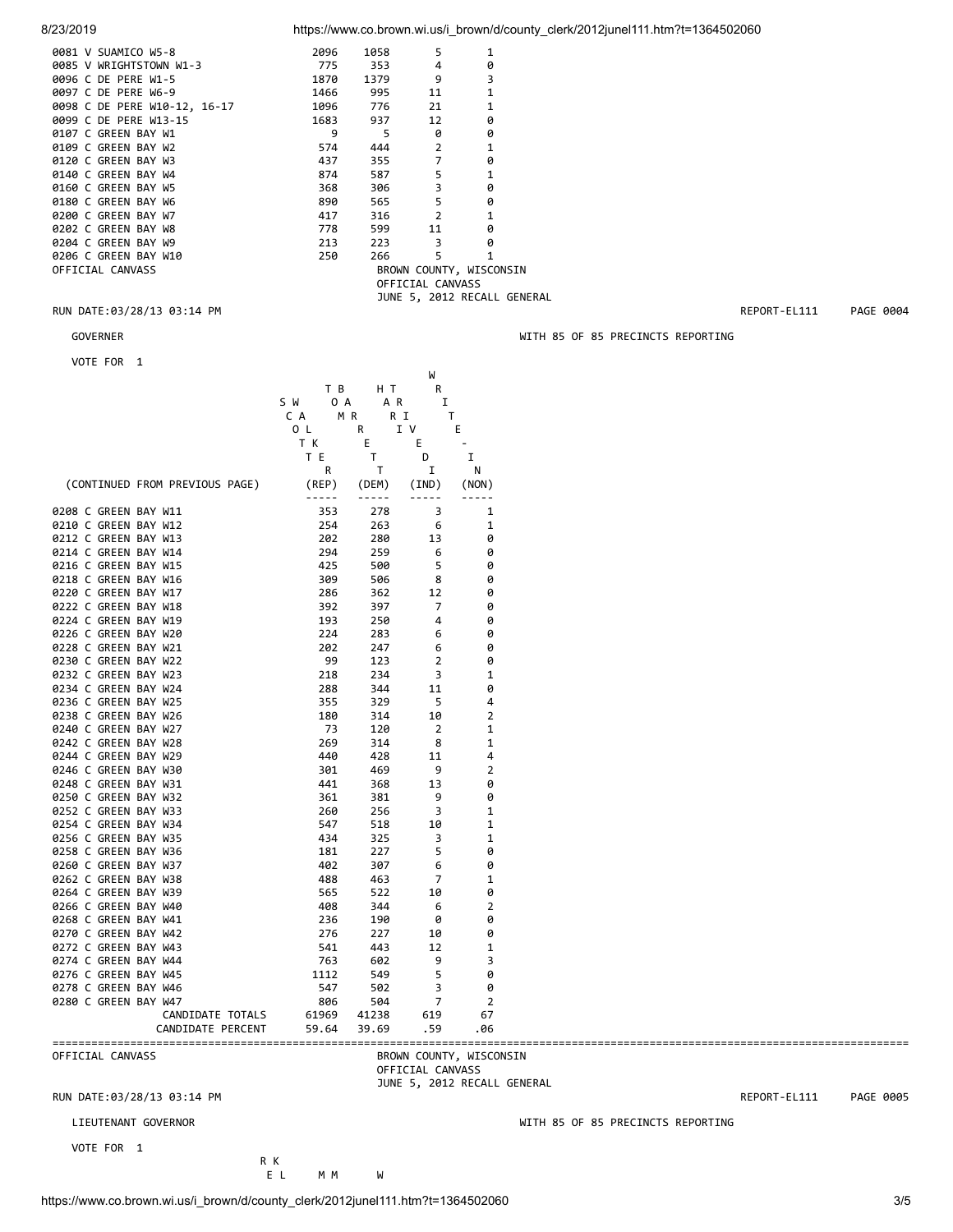|                                                                                                                                                                                                                                                              | B E<br>A I                                                                                                                                                                      | R                                                                                                                                                                                                                                                                                                                                                                                            |                                             |  |
|--------------------------------------------------------------------------------------------------------------------------------------------------------------------------------------------------------------------------------------------------------------|---------------------------------------------------------------------------------------------------------------------------------------------------------------------------------|----------------------------------------------------------------------------------------------------------------------------------------------------------------------------------------------------------------------------------------------------------------------------------------------------------------------------------------------------------------------------------------------|---------------------------------------------|--|
|                                                                                                                                                                                                                                                              | H T<br>E E                                                                                                                                                                      | 1                                                                                                                                                                                                                                                                                                                                                                                            |                                             |  |
|                                                                                                                                                                                                                                                              | C F                                                                                                                                                                             | L C                                                                                                                                                                                                                                                                                                                                                                                          | Τ                                           |  |
|                                                                                                                                                                                                                                                              | C I                                                                                                                                                                             | 0 H                                                                                                                                                                                                                                                                                                                                                                                          | – E                                         |  |
|                                                                                                                                                                                                                                                              | A S                                                                                                                                                                             | N E                                                                                                                                                                                                                                                                                                                                                                                          |                                             |  |
|                                                                                                                                                                                                                                                              | $\mathsf{C}$                                                                                                                                                                    | L.                                                                                                                                                                                                                                                                                                                                                                                           | I                                           |  |
|                                                                                                                                                                                                                                                              | H                                                                                                                                                                               | $\mathsf{L}$                                                                                                                                                                                                                                                                                                                                                                                 | - N                                         |  |
|                                                                                                                                                                                                                                                              | (REP)                                                                                                                                                                           | (DEM)                                                                                                                                                                                                                                                                                                                                                                                        | (NON)                                       |  |
|                                                                                                                                                                                                                                                              | $\frac{1}{2} \left( \frac{1}{2} \right) \left( \frac{1}{2} \right) \left( \frac{1}{2} \right) \left( \frac{1}{2} \right) \left( \frac{1}{2} \right) \left( \frac{1}{2} \right)$ | $\frac{1}{2} \frac{1}{2} \frac{1}{2} \frac{1}{2} \frac{1}{2} \frac{1}{2} \frac{1}{2} \frac{1}{2} \frac{1}{2} \frac{1}{2} \frac{1}{2} \frac{1}{2} \frac{1}{2} \frac{1}{2} \frac{1}{2} \frac{1}{2} \frac{1}{2} \frac{1}{2} \frac{1}{2} \frac{1}{2} \frac{1}{2} \frac{1}{2} \frac{1}{2} \frac{1}{2} \frac{1}{2} \frac{1}{2} \frac{1}{2} \frac{1}{2} \frac{1}{2} \frac{1}{2} \frac{1}{2} \frac{$ |                                             |  |
| 0001 T EATON W1-2                                                                                                                                                                                                                                            | 487                                                                                                                                                                             | 288                                                                                                                                                                                                                                                                                                                                                                                          | 2                                           |  |
|                                                                                                                                                                                                                                                              | 424                                                                                                                                                                             | 143                                                                                                                                                                                                                                                                                                                                                                                          | 0                                           |  |
|                                                                                                                                                                                                                                                              | 699                                                                                                                                                                             | 325                                                                                                                                                                                                                                                                                                                                                                                          | 3                                           |  |
|                                                                                                                                                                                                                                                              | 572                                                                                                                                                                             | 217                                                                                                                                                                                                                                                                                                                                                                                          | 1                                           |  |
|                                                                                                                                                                                                                                                              | 401                                                                                                                                                                             | 225                                                                                                                                                                                                                                                                                                                                                                                          | 3                                           |  |
|                                                                                                                                                                                                                                                              | 1524                                                                                                                                                                            | 660                                                                                                                                                                                                                                                                                                                                                                                          | $\overline{2}$                              |  |
|                                                                                                                                                                                                                                                              | 2213                                                                                                                                                                            | 977                                                                                                                                                                                                                                                                                                                                                                                          | 4                                           |  |
|                                                                                                                                                                                                                                                              | 647                                                                                                                                                                             | 160                                                                                                                                                                                                                                                                                                                                                                                          | $\overline{2}$                              |  |
|                                                                                                                                                                                                                                                              | 507                                                                                                                                                                             | 279                                                                                                                                                                                                                                                                                                                                                                                          | 1                                           |  |
|                                                                                                                                                                                                                                                              | 918                                                                                                                                                                             | 462                                                                                                                                                                                                                                                                                                                                                                                          | $\overline{2}$                              |  |
| 0001 T EATON W1-2<br>0003 T GLENMORE W1-2<br>0006 T GREEN BAY W1-3<br>0008 T HOLLAND W1-2<br>0010 T HUMBOLDT W1-2<br>0012 T LAWRENCE W1-6<br>0013 T LEDGEVIEW W1-10<br>0018 T MORRISON W1-2<br>0020 T NEW DENMARK W1-3<br>0023 T PITTSFIELD W1-3<br>0025 T R | 664                                                                                                                                                                             | 274                                                                                                                                                                                                                                                                                                                                                                                          | $\mathbf{1}$                                |  |
|                                                                                                                                                                                                                                                              | 1178                                                                                                                                                                            | 745                                                                                                                                                                                                                                                                                                                                                                                          | 4                                           |  |
| 0030 T WRIGHTSTOWN W1-3                                                                                                                                                                                                                                      | 731                                                                                                                                                                             | 340                                                                                                                                                                                                                                                                                                                                                                                          | 3                                           |  |
| 0033 V ALLOUEZ W1-2                                                                                                                                                                                                                                          | 822                                                                                                                                                                             | 824                                                                                                                                                                                                                                                                                                                                                                                          | 4                                           |  |
|                                                                                                                                                                                                                                                              | 809                                                                                                                                                                             | 730                                                                                                                                                                                                                                                                                                                                                                                          | $\overline{2}$                              |  |
|                                                                                                                                                                                                                                                              | 1223                                                                                                                                                                            | 800                                                                                                                                                                                                                                                                                                                                                                                          | 4                                           |  |
| 0033 V ALLOUEZ W1-2<br>0034 V ALLOUEZ W3-4<br>0035 V ALLOUEZ W5-6<br>0036 V ALLOUEZ W5-9<br>0042 V ASHWAUBENON W1-2<br>0043 V ASHWAUBENON W3-4<br>0044 V ASHWAUBENON W5-6<br>0045 V ASHWAUBENON W7-8<br>0046 V ASHWAUBENON W3-10<br>0046 V ASHWAUBENON W3    | 929                                                                                                                                                                             | 649                                                                                                                                                                                                                                                                                                                                                                                          | 0                                           |  |
|                                                                                                                                                                                                                                                              | 524                                                                                                                                                                             | 397                                                                                                                                                                                                                                                                                                                                                                                          | $\overline{4}$                              |  |
|                                                                                                                                                                                                                                                              | 626                                                                                                                                                                             | 463                                                                                                                                                                                                                                                                                                                                                                                          | 4                                           |  |
|                                                                                                                                                                                                                                                              | $96,$<br>$1100$<br>$639$<br>$1635$<br>$12$                                                                                                                                      | 520                                                                                                                                                                                                                                                                                                                                                                                          | $\overline{2}$                              |  |
|                                                                                                                                                                                                                                                              |                                                                                                                                                                                 | 573                                                                                                                                                                                                                                                                                                                                                                                          | $\mathbf{1}$                                |  |
|                                                                                                                                                                                                                                                              |                                                                                                                                                                                 | 606                                                                                                                                                                                                                                                                                                                                                                                          | $\overline{2}$                              |  |
|                                                                                                                                                                                                                                                              |                                                                                                                                                                                 | 464                                                                                                                                                                                                                                                                                                                                                                                          | $\mathbf{1}$                                |  |
| 0057 V BELLEVUE W1-6                                                                                                                                                                                                                                         |                                                                                                                                                                                 | 1115                                                                                                                                                                                                                                                                                                                                                                                         | 5                                           |  |
| 0058 V BELLEVUE W7-10                                                                                                                                                                                                                                        |                                                                                                                                                                                 | 1249                                                                                                                                                                                                                                                                                                                                                                                         | 3                                           |  |
| 0063 V DENMARK W1-3                                                                                                                                                                                                                                          | 545                                                                                                                                                                             | 293                                                                                                                                                                                                                                                                                                                                                                                          | 0                                           |  |
| 0065 V HOBART W1-9                                                                                                                                                                                                                                           | 2193                                                                                                                                                                            | 941                                                                                                                                                                                                                                                                                                                                                                                          | 12                                          |  |
| 0075 V HOWARD W1-2,7-8,11-12                                                                                                                                                                                                                                 | 2083                                                                                                                                                                            | 1113                                                                                                                                                                                                                                                                                                                                                                                         | 5                                           |  |
| 0076 V HOWARD W3-6                                                                                                                                                                                                                                           | 727                                                                                                                                                                             | 521                                                                                                                                                                                                                                                                                                                                                                                          | 1                                           |  |
|                                                                                                                                                                                                                                                              |                                                                                                                                                                                 | 1236                                                                                                                                                                                                                                                                                                                                                                                         | 1                                           |  |
| 0076 V HOWARD W3-6<br>0078 V HOWARD W9-10,13-16,18<br>0078 V PULASKI W1-3&6<br>0080 V SUAMICO W1-4<br>0080 V SUAMICO W1-4<br>0081 V SUAMICO W5-8<br>0095 C DE PERE W1-5<br>0097 C DE PERE W6-9<br>1431<br>0097 C DE PERE W6-9<br>1431<br>0097 C DE P         |                                                                                                                                                                                 | 485                                                                                                                                                                                                                                                                                                                                                                                          | 1                                           |  |
|                                                                                                                                                                                                                                                              |                                                                                                                                                                                 | 804                                                                                                                                                                                                                                                                                                                                                                                          | 0                                           |  |
|                                                                                                                                                                                                                                                              |                                                                                                                                                                                 | 1035                                                                                                                                                                                                                                                                                                                                                                                         | 3                                           |  |
|                                                                                                                                                                                                                                                              |                                                                                                                                                                                 | 353                                                                                                                                                                                                                                                                                                                                                                                          | 2                                           |  |
|                                                                                                                                                                                                                                                              |                                                                                                                                                                                 | 1357                                                                                                                                                                                                                                                                                                                                                                                         | 3                                           |  |
|                                                                                                                                                                                                                                                              |                                                                                                                                                                                 | 976                                                                                                                                                                                                                                                                                                                                                                                          | 3<br>$\overline{2}$                         |  |
| 0098 C DE PERE W10-12, 16-17<br>0099 C DE PERE W13-15<br>0107 C GREEN BAY W1                                                                                                                                                                                 |                                                                                                                                                                                 | 767                                                                                                                                                                                                                                                                                                                                                                                          |                                             |  |
|                                                                                                                                                                                                                                                              |                                                                                                                                                                                 | 920                                                                                                                                                                                                                                                                                                                                                                                          | $\overline{2}$                              |  |
|                                                                                                                                                                                                                                                              |                                                                                                                                                                                 | 5                                                                                                                                                                                                                                                                                                                                                                                            | 0                                           |  |
| 0109 C GREEN BAY W2                                                                                                                                                                                                                                          | 555                                                                                                                                                                             | 438                                                                                                                                                                                                                                                                                                                                                                                          | 1                                           |  |
| 0120 C GREEN BAY W3                                                                                                                                                                                                                                          | 414                                                                                                                                                                             | 356                                                                                                                                                                                                                                                                                                                                                                                          | 3                                           |  |
| 0140 C GREEN BAY W4                                                                                                                                                                                                                                          | 837                                                                                                                                                                             | 589                                                                                                                                                                                                                                                                                                                                                                                          | 5                                           |  |
| 0160 C GREEN BAY W5                                                                                                                                                                                                                                          | 363                                                                                                                                                                             | 300                                                                                                                                                                                                                                                                                                                                                                                          | $\mathbf{1}$                                |  |
| 0180 C GREEN BAY W6                                                                                                                                                                                                                                          | 862                                                                                                                                                                             | 566                                                                                                                                                                                                                                                                                                                                                                                          | $\overline{2}$                              |  |
| 0200 C GREEN BAY W7                                                                                                                                                                                                                                          | 414                                                                                                                                                                             | 304                                                                                                                                                                                                                                                                                                                                                                                          | 1                                           |  |
| 0202 C GREEN BAY W8                                                                                                                                                                                                                                          | 750                                                                                                                                                                             | 596                                                                                                                                                                                                                                                                                                                                                                                          | $\overline{2}$                              |  |
| 0204 C GREEN BAY W9                                                                                                                                                                                                                                          | 204                                                                                                                                                                             | 221                                                                                                                                                                                                                                                                                                                                                                                          | 0                                           |  |
| 0206 C GREEN BAY W10                                                                                                                                                                                                                                         | 245                                                                                                                                                                             | 269                                                                                                                                                                                                                                                                                                                                                                                          | 0                                           |  |
| OFFICIAL CANVASS                                                                                                                                                                                                                                             |                                                                                                                                                                                 |                                                                                                                                                                                                                                                                                                                                                                                              | BROWN COUNTY, WISCONSIN<br>OFFICIAL CANVASS |  |

RUN DATE:03/28/13 03:14 PM **REPORT-EL111** PAGE 0006

VOTE FOR 1

|                      |                                | R K |       |       |                |
|----------------------|--------------------------------|-----|-------|-------|----------------|
|                      |                                | ΕL  | M M   | W     |                |
|                      |                                | B E | A I   | R     |                |
|                      |                                | ΕE  | H T   | I     |                |
|                      |                                | C F | L C   |       | т              |
|                      |                                | C I |       | 0 H   | E              |
|                      |                                | A S |       | N E   |                |
|                      |                                |     | C     |       | I              |
|                      |                                |     | н     |       | N              |
|                      | (CONTINUED FROM PREVIOUS PAGE) |     | (REP) | (DEM) | (NON)          |
|                      |                                |     |       |       |                |
| 0208 C GREEN BAY W11 |                                |     | 346   | 270   | 2              |
| 0210 C GREEN BAY W12 |                                |     | 250   | 254   | $\overline{2}$ |
| 0212 C GREEN BAY W13 |                                |     | 205   | 276   | $\overline{2}$ |
| 0214 C GREEN BAY W14 |                                |     | 280   | 253   | 0              |
| 0216 C GREEN BAY W15 |                                |     | 396   | 512   | 2              |
| 0218 C GREEN BAY W16 |                                |     | 305   | 501   | 0              |
| 0220 C GREEN BAY W17 |                                |     | 287   | 343   | 5              |
| 0222 C GREEN BAY W18 |                                |     | 378   | 398   | 0              |
|                      |                                |     |       |       |                |

JUNE 5, 2012 RECALL GENERAL

https://www.co.brown.wi.us/i\_brown/d/county\_clerk/2012junel111.htm?t=1364502060 4/5

LIEUTENANT GOVERNOR WITH 85 OF 85 PRECINCTS REPORTING